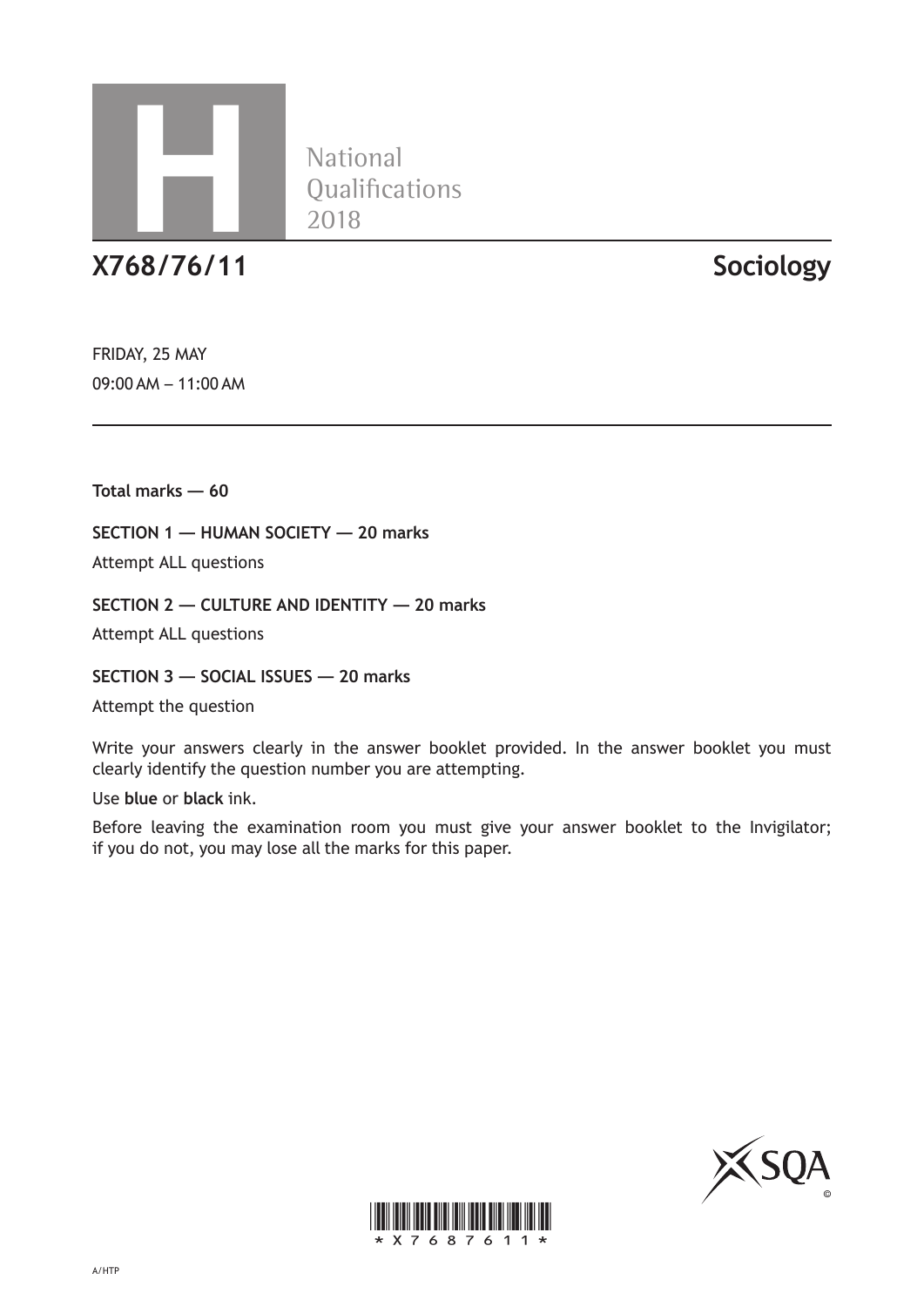## **SECTION 1 — HUMAN SOCIETY — 20 marks Attempt ALL questions**

|    |     | 1. (a) Explain two advantages of using participant observation as a research method.                        | 6  |
|----|-----|-------------------------------------------------------------------------------------------------------------|----|
|    | (b) | What ethical considerations would a researcher need to consider if using covert<br>participant observation? |    |
| 2. |     | Analyse the similarities and differences between feminism and functionalism.                                | 10 |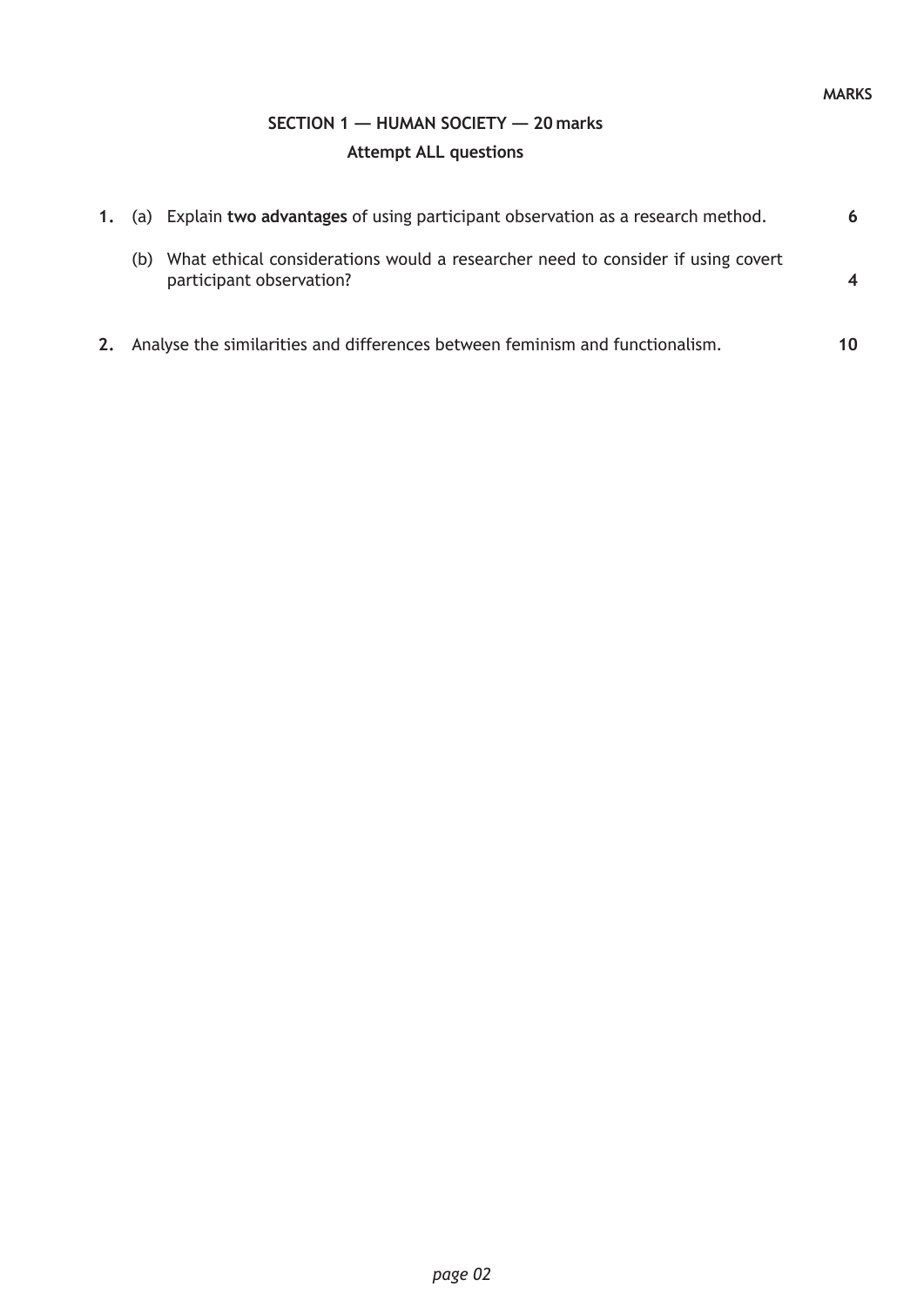## **SECTION 2 — CULTURE AND IDENTITY — 20 marks Attempt ALL questions**

| 3. | (a) | Evaluate a research study of your choice on culture and identity. This study must<br>not be Folk Devils and Moral Panics by Stanley Cohen. | 6  |
|----|-----|--------------------------------------------------------------------------------------------------------------------------------------------|----|
|    | (b) | Explain the ways in which this research study has contributed to your<br>understanding of culture and identity.                            |    |
| 4. |     | Using one structural theory and one action theory, analyse the ways in which culture<br>and identity are linked.                           | 10 |

**[Turn over for next question**

**MARKS**